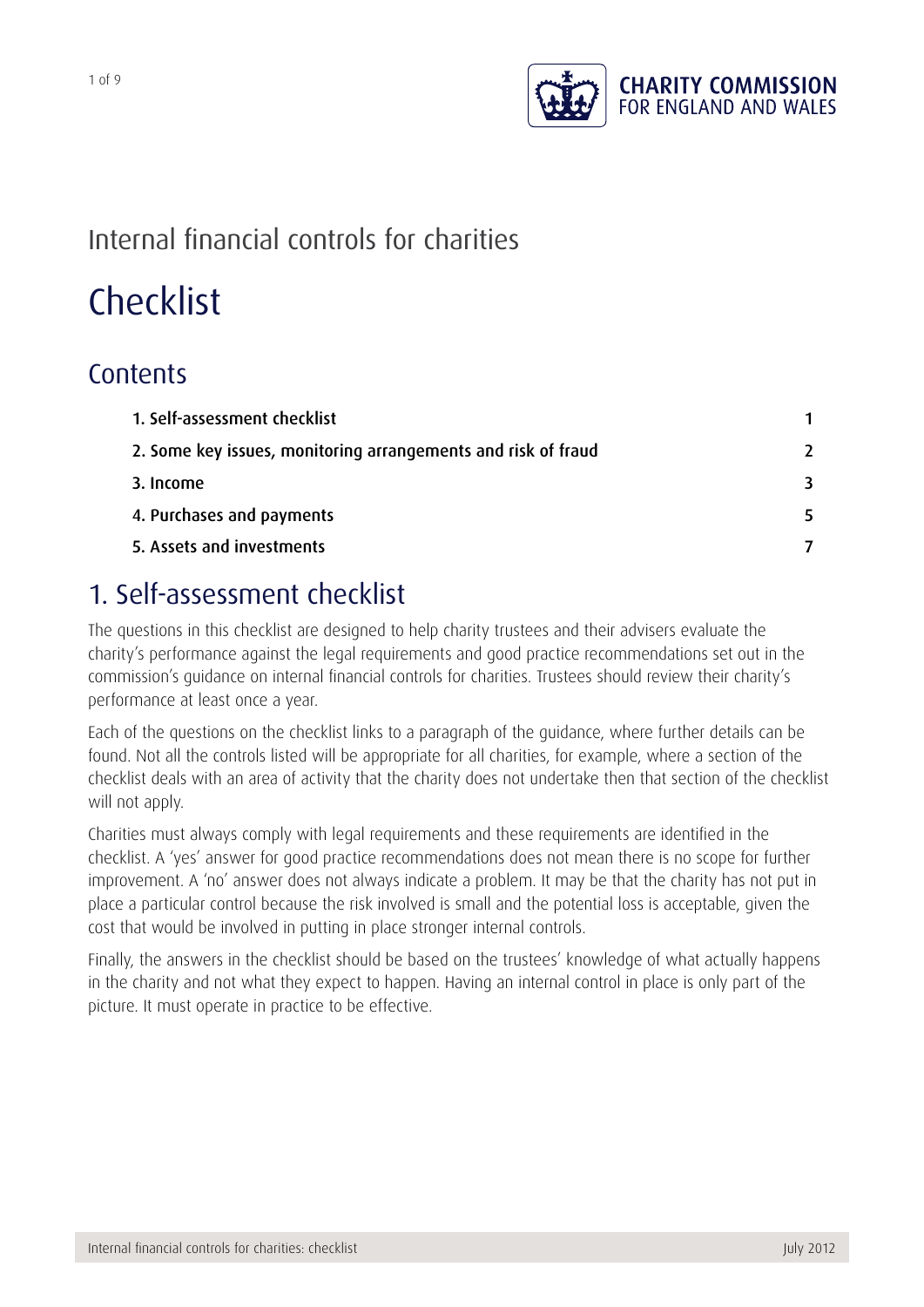## 2. Some key issues, monitoring arrangements and risk of fraud

| 2.1 Financial controls throughout the charity                                                                                           | <b>Yes</b> | <b>No</b> |
|-----------------------------------------------------------------------------------------------------------------------------------------|------------|-----------|
| Is there segregation of duties to provide automatic 'double check'?                                                                     |            |           |
| Do the trustees carry out an annual review of the internal financial controls?                                                          |            |           |
| 2.2 Monitoring activities                                                                                                               | <b>Yes</b> | <b>No</b> |
| Are annual budgets of income and expenditure prepared, and approved by the trustees?                                                    |            |           |
| Is performance measured against budgets at regular intervals and explanations sought<br>for variances?                                  |            |           |
| 2.3 Internal audit and audit committee                                                                                                  | <b>Yes</b> | <b>No</b> |
| Have the trustees considered the need to appoint an internal auditor or set up an<br>audit committee?                                   |            |           |
| 2.4 Information and communication                                                                                                       | <b>Yes</b> | <b>No</b> |
| Are the trustees provided with regular information about the financial performance<br>of the charity?                                   |            |           |
| Do the trustees discuss the financial performance of the charity at each of their meetings?                                             |            |           |
| Are terms of reference in place for any finance sub-committee, or similar sub-group of the<br>trustee board?                            |            |           |
| Does any finance sub-committee report to the full board of trustees for final decision making?                                          |            |           |
| 2.5 Trustees' responsibilities                                                                                                          | <b>Yes</b> | <b>No</b> |
| Are sufficient accounting records kept of all transactions? (legal requirement)                                                         |            |           |
| Have the trustees considered the need for a reserves policy and put in place a reserves<br>policy if one is needed? (legal requirement) |            |           |
| Do the accounts comply with legal requirements? (legal requirement)                                                                     |            |           |
| Are the accounts formally approved by trustees at an annual meeting?                                                                    |            |           |
| Have the trustees appointed an auditor or independent examiner? (legal requirement)                                                     |            |           |
| Are newly appointed trustees given a copy of the latest accounts?                                                                       |            |           |
| Do the trustees file the annual report and accounts and annual return on time?<br>(legal requirement)                                   |            |           |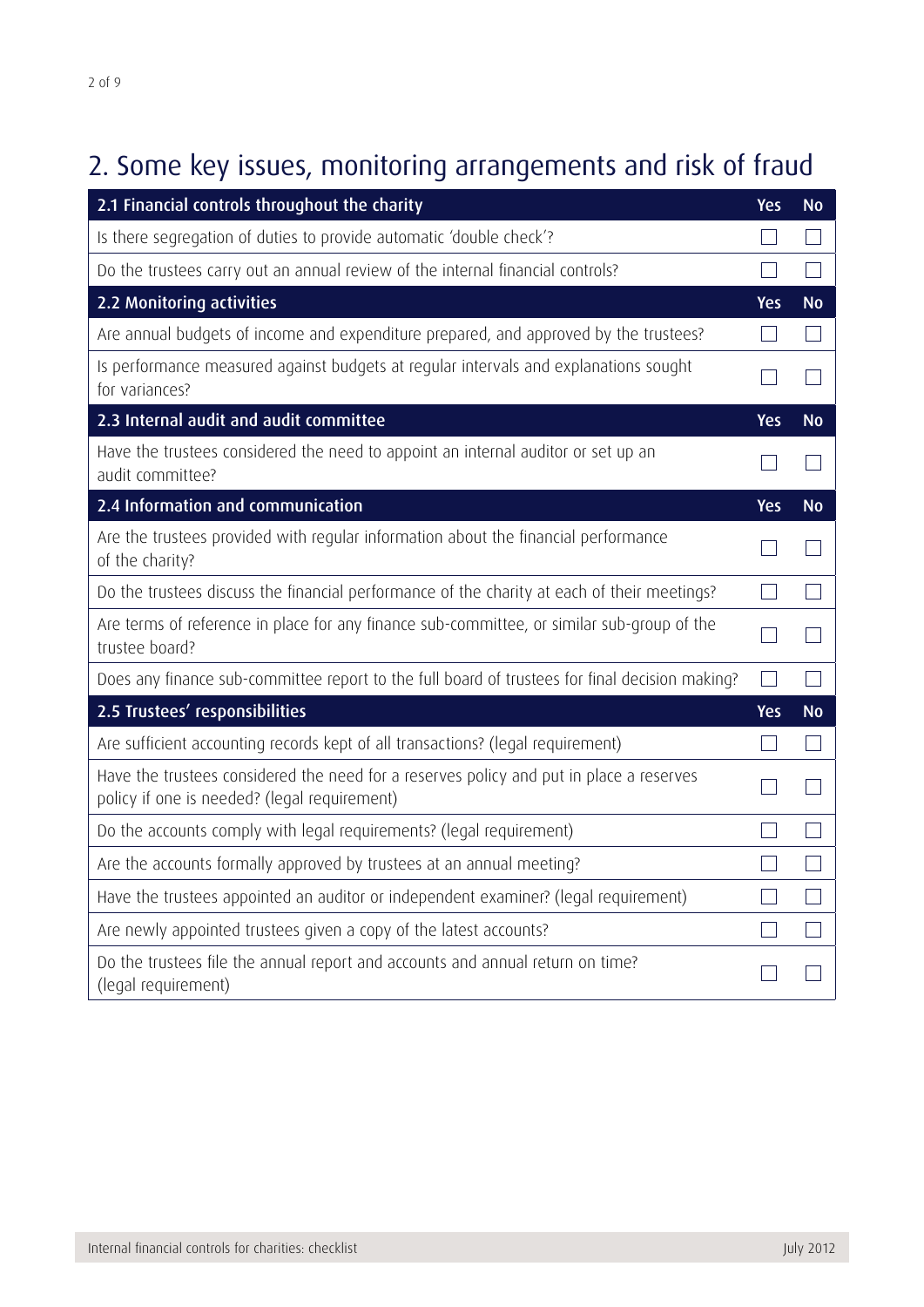| 2.6 and 2.7 Managing the risks of financial crime and abuse                                                                                                   | Yes | N٥ |
|---------------------------------------------------------------------------------------------------------------------------------------------------------------|-----|----|
| Are trustees and staff made aware of why the charity is at risk from financial crime<br>and abuse and of typical examples of potential fraudulent activities? |     |    |
| Does the charity have an anti bribery policy, policies on the acceptance of hospitality, the<br>acceptance of donations and a register of interests in place? |     |    |
| Does the charity have policies and controls over access to and storage of electronic information?                                                             |     |    |
| Does the charity have computer programmes to protect its data and systems from<br>external interference?                                                      |     |    |
| Does the charity have procedures for reporting suspicions internally, and to the commission<br>and the police?                                                |     |    |

#### 3. Income

| 3.1 Income received in the post                                                                                                        | <b>Yes</b> | <b>No</b> |
|----------------------------------------------------------------------------------------------------------------------------------------|------------|-----------|
| Is incoming post opened in the presence of two unrelated people?                                                                       |            |           |
| Are all incoming cheques and cash recorded immediately?                                                                                |            |           |
| Does the charity keep unopened mail secure?                                                                                            |            |           |
| 3.2 Income from public collections and fundraising events                                                                              | Yes        | <b>No</b> |
| If the charity undertakes public collections or fundraising events:                                                                    |            |           |
| • are public collections undertaken within legal requirements? (legal requirement)                                                     |            |           |
| • are collection boxes numbered and their allocation and return recorded?                                                              |            |           |
| • are all collection boxes sealed?                                                                                                     |            |           |
| • are all collection boxes regularly opened and counted by the charity and a record kept of<br>their locations and history of takings? |            |           |
| • are collections counted in the presence of the collector and a receipt given to them?                                                |            |           |
| • are two unrelated people involved in counting and recording the income?                                                              |            |           |
| • is cash banked as soon as possible and without deduction of expenses?                                                                |            |           |
| • are records maintained for each fundraising event?                                                                                   |            |           |
| For ticket incomes are:                                                                                                                |            |           |
| • tickets pre-numbered?                                                                                                                |            |           |
| • records kept of all persons issued with tickets to sell, and which ticket numbers they have<br>been allocated?                       |            |           |
| · records kept of which tickets sold?                                                                                                  |            |           |
| · reconciliations made of money received against tickets sold?                                                                         |            |           |
| Has the charity complied with Part II of the Charities Act 1992 where professional fundraisers<br>are engaged? (legal requirement)     |            |           |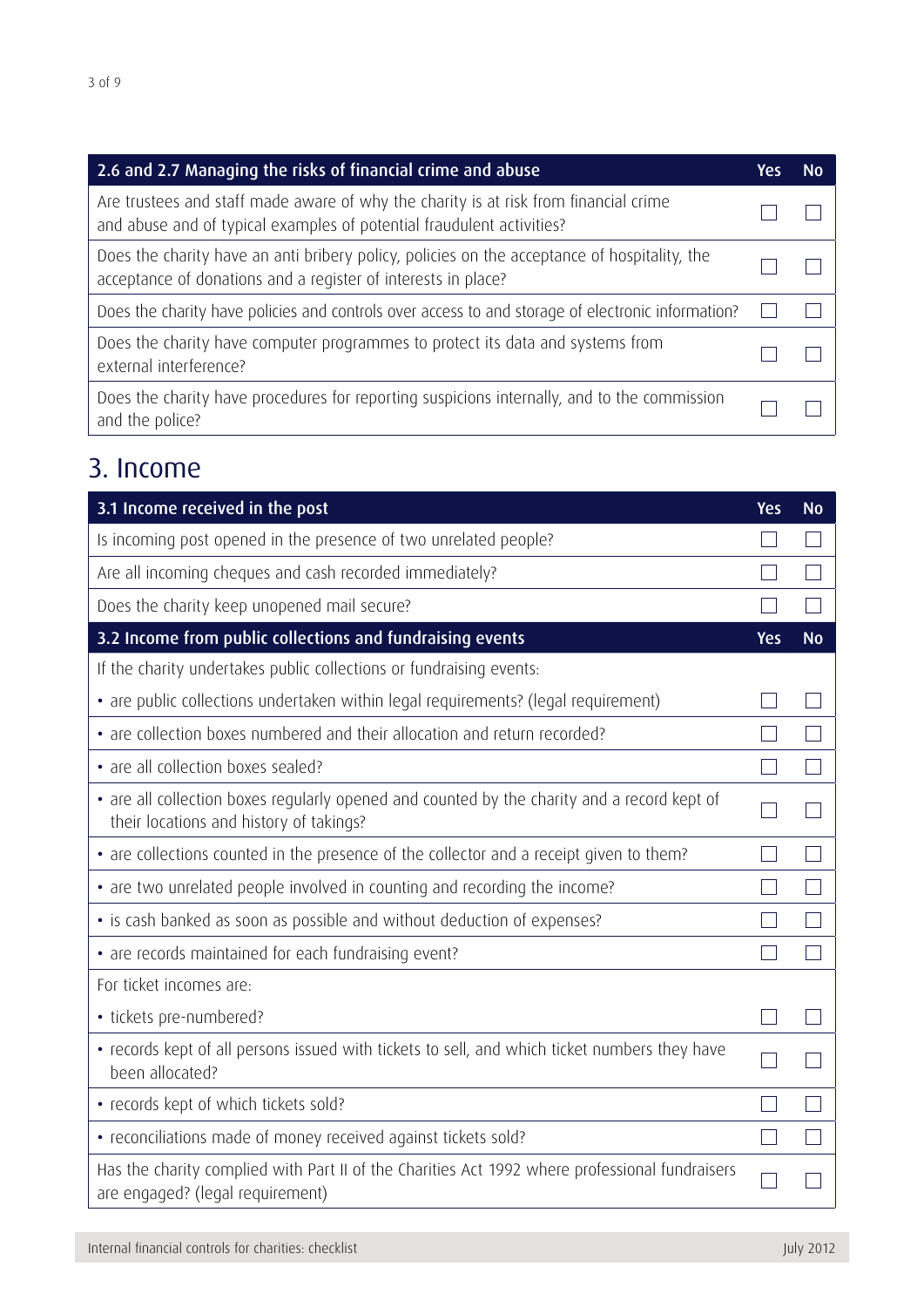| 3.3 Gift Aid donations                                                                                                                                        | <b>Yes</b>   | <b>No</b> |
|---------------------------------------------------------------------------------------------------------------------------------------------------------------|--------------|-----------|
| Does the charity maximise the lawful take-up by its donors of Gift Aid?                                                                                       |              |           |
| Are regular checks made to ensure all eligible tax repayments are obtained?                                                                                   |              |           |
| Does the charity keep the records required by HMRC for Gift Aid claims?                                                                                       |              |           |
| 3.4 Legacies                                                                                                                                                  | <b>Yes</b>   | <b>No</b> |
| Does the charity identify and monitor the receipt of large legacies and ensure that they are<br>correctly included in the accounts?                           |              |           |
| 3.5 Tainted charity donations and substantial donors                                                                                                          | <b>Yes</b>   | <b>No</b> |
| Has the charity kept the necessary records to identify transactions with 'substantial donors'<br>for donations received up to April 2011? (legal requirement) |              |           |
| From April 2011, have the trustees put in place procedures to identify 'tainted charity donations'?                                                           |              |           |
| 3.6 Trading income                                                                                                                                            | <b>Yes</b>   | <b>No</b> |
| If the charity undertakes trading activities (either trading in furtherance of its objects or<br>non-charitable trading):                                     |              |           |
| • if the level of non-charitable trading is significant is it carried out in a trading subsidiary?                                                            |              |           |
| • does the charity have a pricing policy for the goods and services supplied?                                                                                 |              |           |
| • does the charity have invoicing procedures for goods and services supplied?                                                                                 |              |           |
| • does the charity review outstanding debts and collection procedures?                                                                                        | $\mathbf{L}$ |           |
| • are there procedures to reconcile amounts invoiced and cash received to outstanding invoices?                                                               | $\mathbf{I}$ |           |
| 3.7 Banking and custody procedures                                                                                                                            | <b>Yes</b>   | <b>No</b> |
| Are incoming receipts banked promptly?                                                                                                                        |              |           |
| Is insurance held to cover the contents of the safe or cash box and cash in transit?                                                                          |              |           |
| Are funds banked without deduction of expenses?                                                                                                               |              |           |
| 3.8 Checks on income records                                                                                                                                  | <b>Yes</b>   | <b>No</b> |
| Are regular checks made to ensure income records agree with the bank paying-in books<br>and statements?                                                       |              |           |
| Are checks made by someone other than the person who made the entry in the<br>accounting records?                                                             |              |           |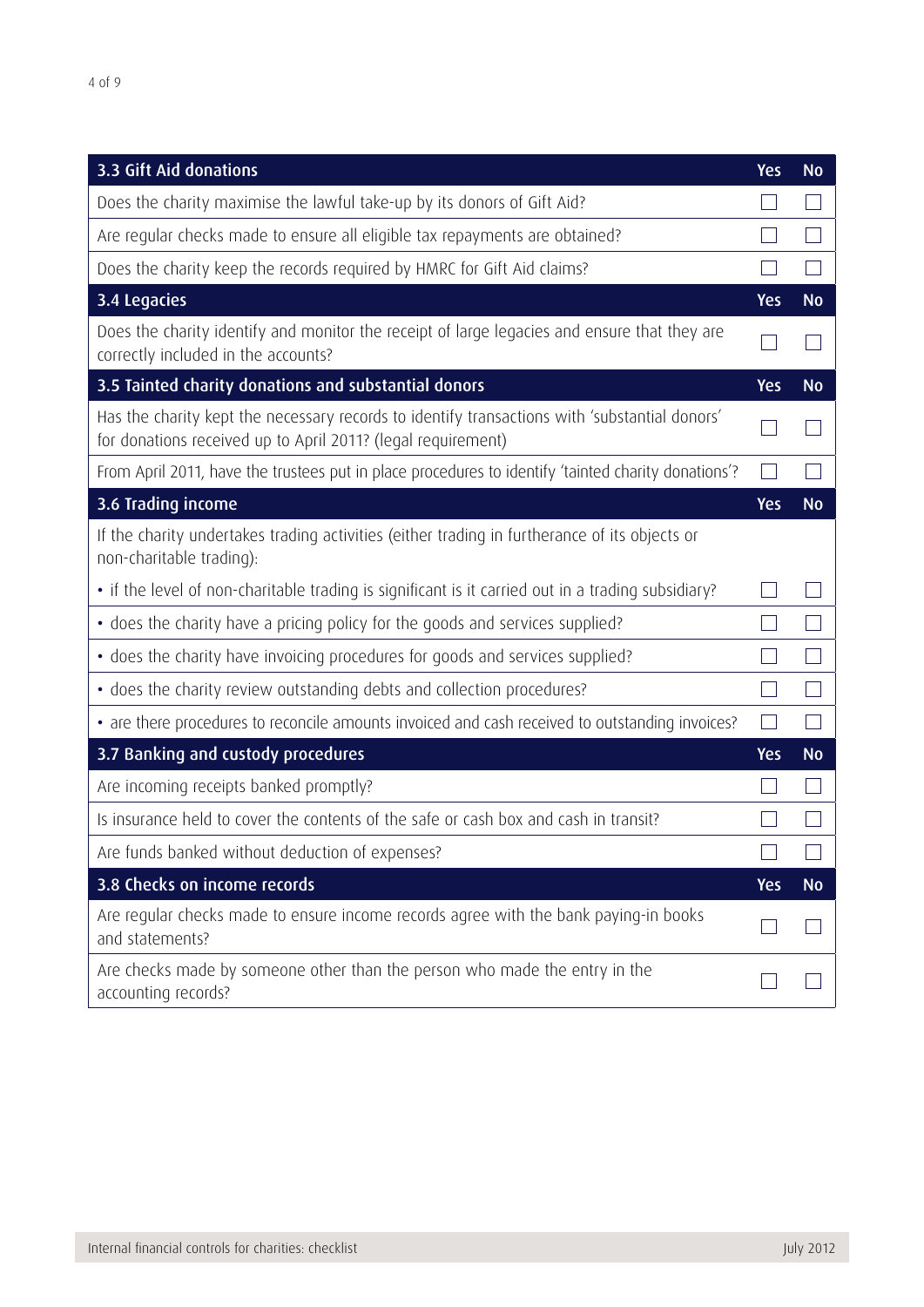## 4. Purchases and payments

| 4.1 Controls and authorisation of expenditure on goods and services                                                                   | <b>Yes</b> | <b>No</b> |
|---------------------------------------------------------------------------------------------------------------------------------------|------------|-----------|
| Is there a written policy on the authorisation of expenditure?                                                                        |            |           |
| Are invoices received checked against orders confirming pricing and the receipt of the goods<br>or services ordered?                  |            |           |
| 4.2 Controls and authorisation of expenditure on grants                                                                               | <b>Yes</b> | <b>No</b> |
| If the charity makes grants, does it have a grant-making policy?                                                                      |            |           |
| Does the charity make and monitor grants in accordance with the grant-making policy?                                                  |            |           |
| 4.3 Payment by cheque                                                                                                                 | <b>Yes</b> | <b>No</b> |
| Does the charity follow any stipulation in the governing document about who can<br>sign cheques?                                      |            |           |
| Does the bank mandate require at least two signatories?                                                                               |            |           |
| Is there a practice of not signing of blank cheques?                                                                                  |            |           |
| Are cheque books etc kept in a secure place with access only by nominated persons?                                                    |            |           |
| Are any monetary limits placed on an individual's signing recorded in writing?                                                        |            |           |
| Is all cheque expenditure recorded in the cash book and noted with the relevant cheque<br>number, nature of payment and payee?        |            |           |
| Are cheques signed only with documentary evidence of the nature of the payment,<br>eg invoice?                                        |            |           |
| 4.4 Payments by debit/credit/charge card                                                                                              | <b>Yes</b> | <b>No</b> |
| Does the charity have a policy for the use of payment cards, including the criteria for their<br>issue, spending limits and security? |            |           |
| Does the charity communicate the policy for the use of cards to all trustees and staff<br>using them?                                 |            |           |
| Are cards cancelled when the holder ceases to work for the charity?                                                                   |            |           |
| Is all card expenditure supported by vouchers and invoices and recorded in the accounting<br>records each time the card is used?      |            |           |
| Are card statements sent to the charity finance team and checked to supporting records<br>and invoices?                               |            |           |
| Is the cardholder's use of the card independently reviewed periodically to confirm its use is<br>consistent with the policy?          |            |           |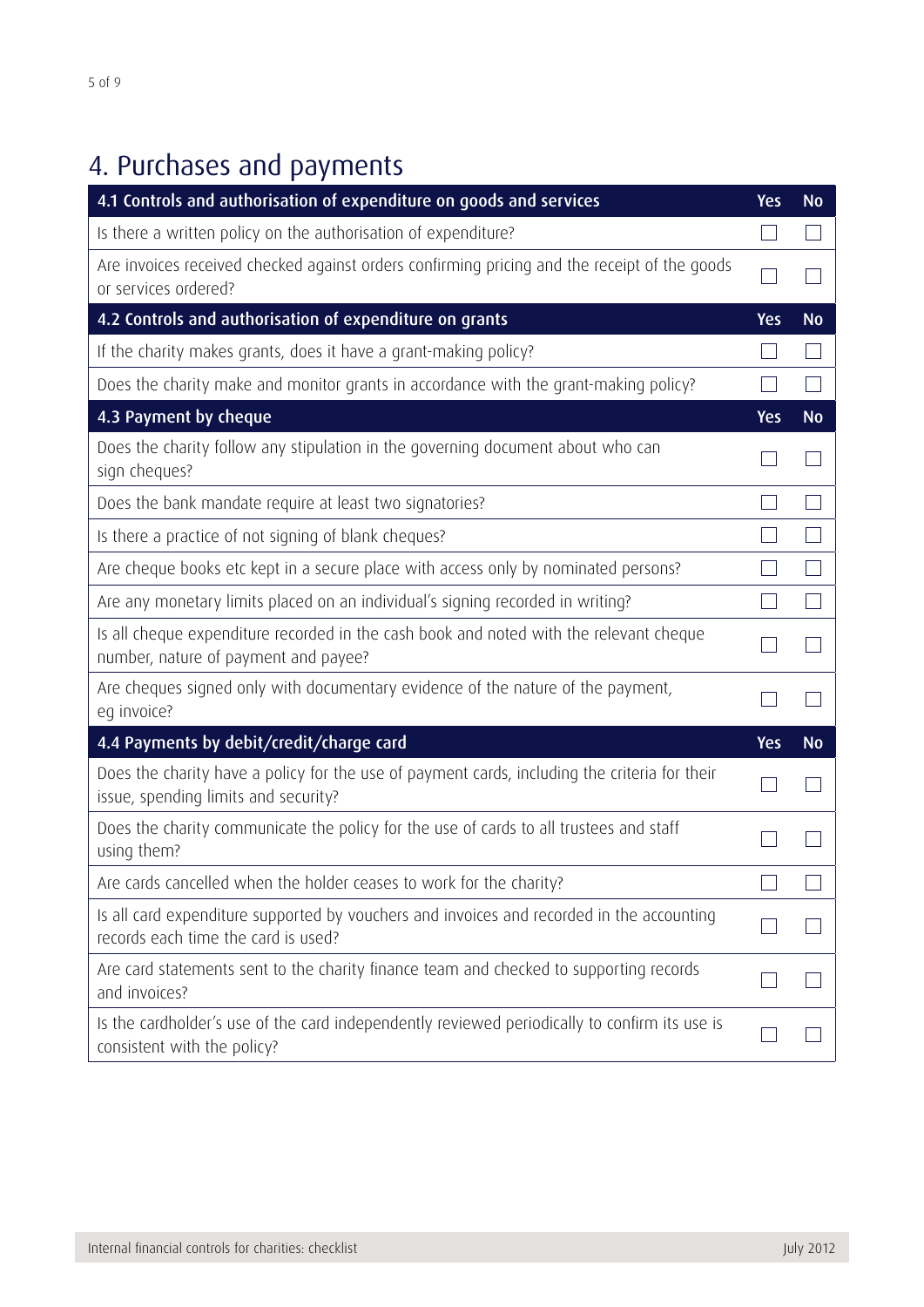| 4.5 Payments by direct debits, standing orders and BACS direct credit                                                                                                             | <b>Yes</b> | <b>No</b> |
|-----------------------------------------------------------------------------------------------------------------------------------------------------------------------------------|------------|-----------|
| Are only named individuals authorised to set up direct debits, standing orders and<br>direct credits?                                                                             |            |           |
| Does the charity use a dual authorisation system for BACS payments?                                                                                                               |            |           |
| Does the charity monitor the arrangements to ensure that automatic payment arrangements<br>are cancelled when the goods and services are no longer being supplied to the charity? |            |           |
| 4.6 Payment in cash                                                                                                                                                               | <b>Yes</b> | <b>No</b> |
| Is every effort made to minimise cash payments?                                                                                                                                   |            |           |
| Are all payments by cash made from a cash float and not from incoming cash?                                                                                                       |            |           |
| Is supporting documentation authorised by someone other than the person maintaining the<br>petty cash or the person making the claim?                                             |            |           |
| Are details of all payments entered in a petty cash book?                                                                                                                         |            |           |
| Are regular independent checks made of the petty cash float and records?                                                                                                          |            |           |
| 4.7 Wages and salaries                                                                                                                                                            | <b>Yes</b> | <b>No</b> |
| Are statutory deductions (tax and NIC) made from employees' wages and salaries<br>and regularly forwarded to HMRC? (legal requirement)                                            |            |           |
| Does the charity comply with minimum wage legislation? (legal requirement)                                                                                                        |            |           |
| Are any other deductions from salaries made only where they are required or authorised?<br>(legal requirement)                                                                    |            |           |
| Are the end-of-year returns (P60 and P11Ds) completed and filed with HMRC by<br>the deadline? (legal requirement)                                                                 |            |           |
| If the charity employs staff are the required pension arrangements in place?<br>(legal requirement)                                                                               |            |           |
| Do all employees have contracts of employment?                                                                                                                                    |            |           |
| Are personnel records kept and held separately from wages records?                                                                                                                |            |           |
| Are salary levels properly authorised and recorded?                                                                                                                               |            |           |
| Is there a system of authorisation for recording and notifying starters and leavers, changes of<br>hours and other payroll changes?                                               |            |           |
| Are payments made by BACS?                                                                                                                                                        |            |           |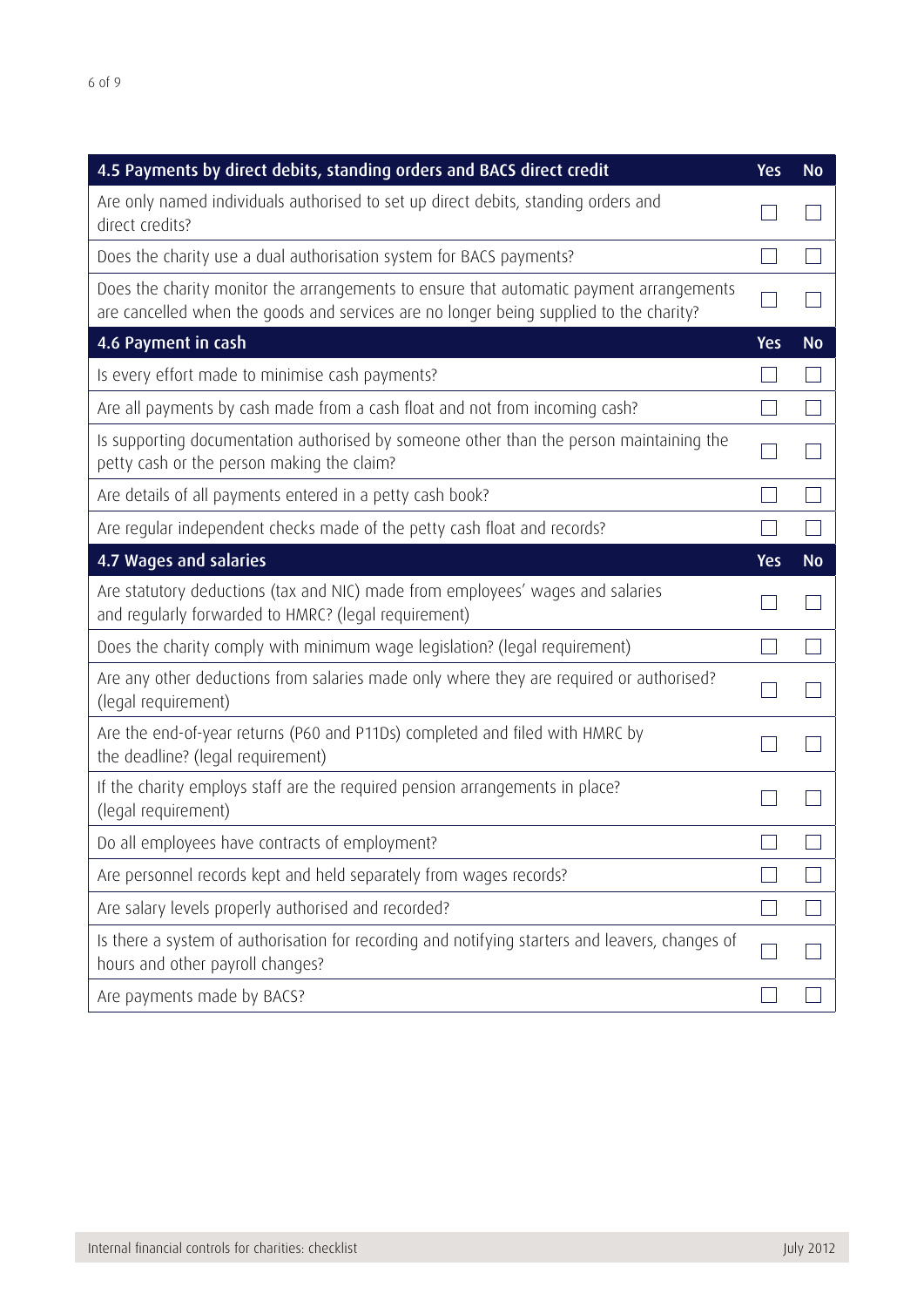| 4.8 The payment of expenses and reimbursements                                                                                  | Yes.       | <b>No</b> |
|---------------------------------------------------------------------------------------------------------------------------------|------------|-----------|
| Does the charity have a written policy to cover the payment and reimbursement<br>of expenses?                                   |            |           |
| Is the policy communicated to all trustees, staff and volunteers?                                                               |            |           |
| Are expenses reimbursed only where the individual incurred the expense in the course of<br>carrying out the charity's business? |            |           |
| Does the expense claim include a self-declaration that the claim is accurate and incurred on<br>the business of the charity?    |            |           |
| Are reimbursements made by BACS transfer or cheque?                                                                             |            |           |
| If the charity pays mileage rates for travel are the rates in accordance with HMRC<br>approved rates?                           |            |           |
| 4.9 Loans                                                                                                                       | <b>Yes</b> | <b>No</b> |
| Are the terms of the loan documented?                                                                                           |            |           |
| Does the charity have a repayment plan in place to repay the principal and any interest due?                                    |            |           |
| 4.10 Checks on expenditure records                                                                                              | <b>Yes</b> | <b>No</b> |
| Are regular checks made to ensure expenditure records are accurate and agree with the<br>bank statements?                       |            |           |
| Are regular checks made to ensure no discrepancies between the payments made and the<br>original invoice or payment records?    |            |           |
| Are checks made by someone other than the person who made the entry in the<br>accounting records?                               |            |           |

### 5. Assets and investments

| 5.1 Controls over fixed assets                                                                                   | Yes | N٥ |
|------------------------------------------------------------------------------------------------------------------|-----|----|
| Is a comprehensive fixed asset list held and updated regularly?                                                  |     |    |
| Are assets checked regularly to ensure they are still in good repair and are of use to<br>the charity?           |     |    |
| Has insurance cover been considered?                                                                             |     |    |
| Is the use of fixed assets reviewed annually (to ensure put to best use and serving the<br>charity's interests)? |     |    |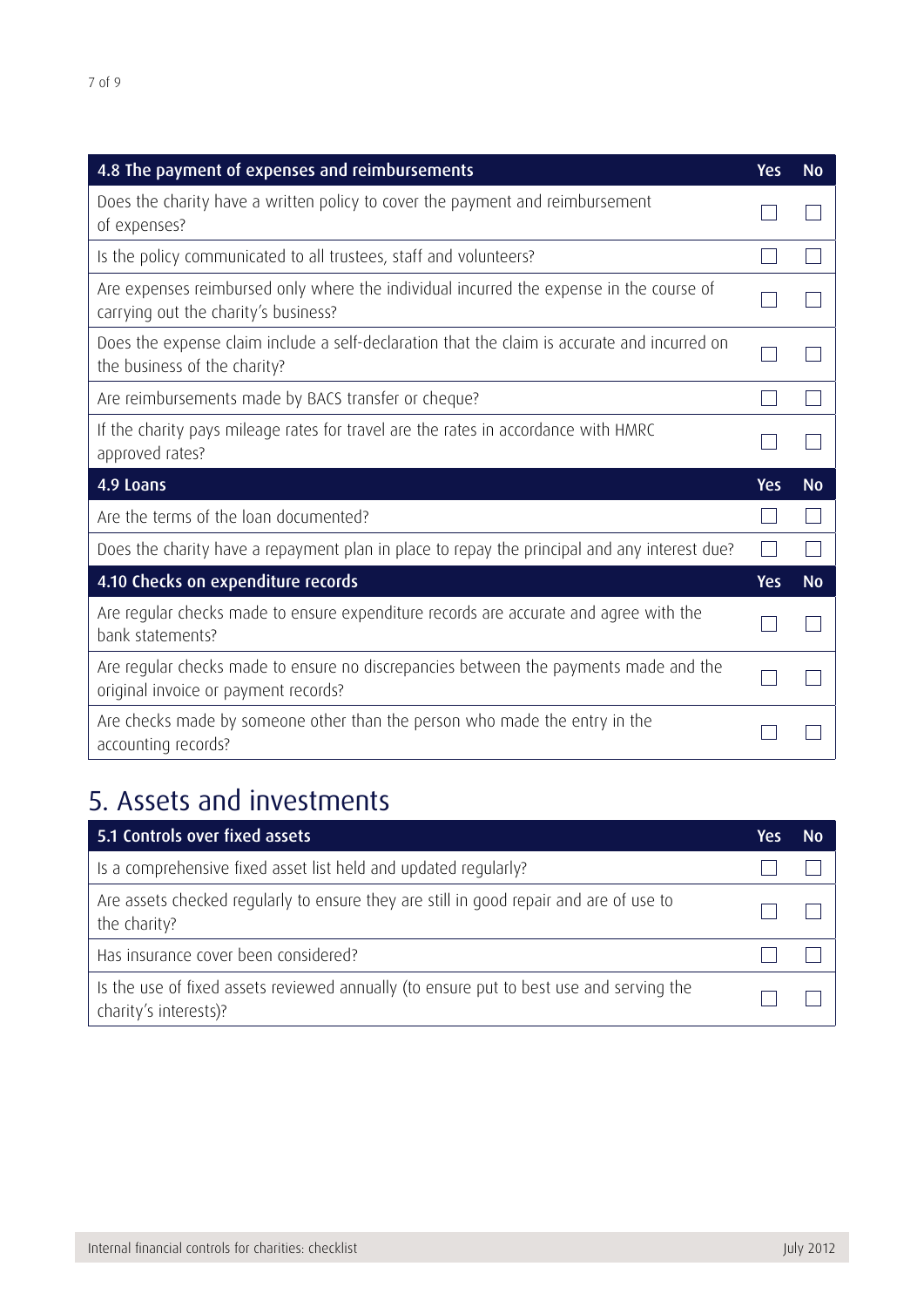| 5.2 Investments                                                                                                                                      | <b>Yes</b> | <b>No</b> |
|------------------------------------------------------------------------------------------------------------------------------------------------------|------------|-----------|
| Does the charity have an investment policy?                                                                                                          |            |           |
| Does this policy include the need to consider diversification of investments, including<br>bank accounts?                                            |            |           |
| Is the performance of investments regularly reviewed?                                                                                                |            |           |
| Is professional advice taken, where appropriate, on the selection or disposal of investments?                                                        |            |           |
| Does the charity inspect investment properties to ensure tenant covenants are adhered to?                                                            |            |           |
| Are there controls to ensure that all investment income due is received?                                                                             |            |           |
| 5.3 Money held as a current asset                                                                                                                    | <b>Yes</b> | <b>No</b> |
| Are secure records held of all bank and building society accounts?                                                                                   |            |           |
| Are bank statements regularly received and regular bank reconciliations carried out?                                                                 |            |           |
| Are instructions to open or close accounts properly authorised and reported to trustees?                                                             |            |           |
| Are checks made to ensure that there are no dormant accounts?                                                                                        |            |           |
| Are the accounts monitored to ensure there is no third party use?                                                                                    |            |           |
| Do the trustees regularly review the costs, benefits and risks of their current and<br>deposit accounts?                                             |            |           |
| 5.4 Electronic banking                                                                                                                               | <b>Yes</b> | <b>No</b> |
| If the charity uses electronic banking to make payments does the system used<br>require authorisation of transactions by two individuals?            |            |           |
| Are PCs kept secure with up-to-date anti-virus and spyware software and a personal firewall?                                                         |            |           |
| Are trustees and staff made aware of the need to ensure that the charity's security details<br>(including the password and PIN) are not compromised? |            |           |
| Is the PIN and password regularly changed, for example to mitigate the risks of<br>compromising security when individuals leave the charity?         |            |           |
| Does the charity maintain a list of persons (trustees and staff) who are approved to have<br>access to the PIN and password?                         |            |           |
| Does the charity keep an audit trail of electronic banking transactions?                                                                             |            |           |
| Have those using online banking facilities been trained in their use?                                                                                |            |           |